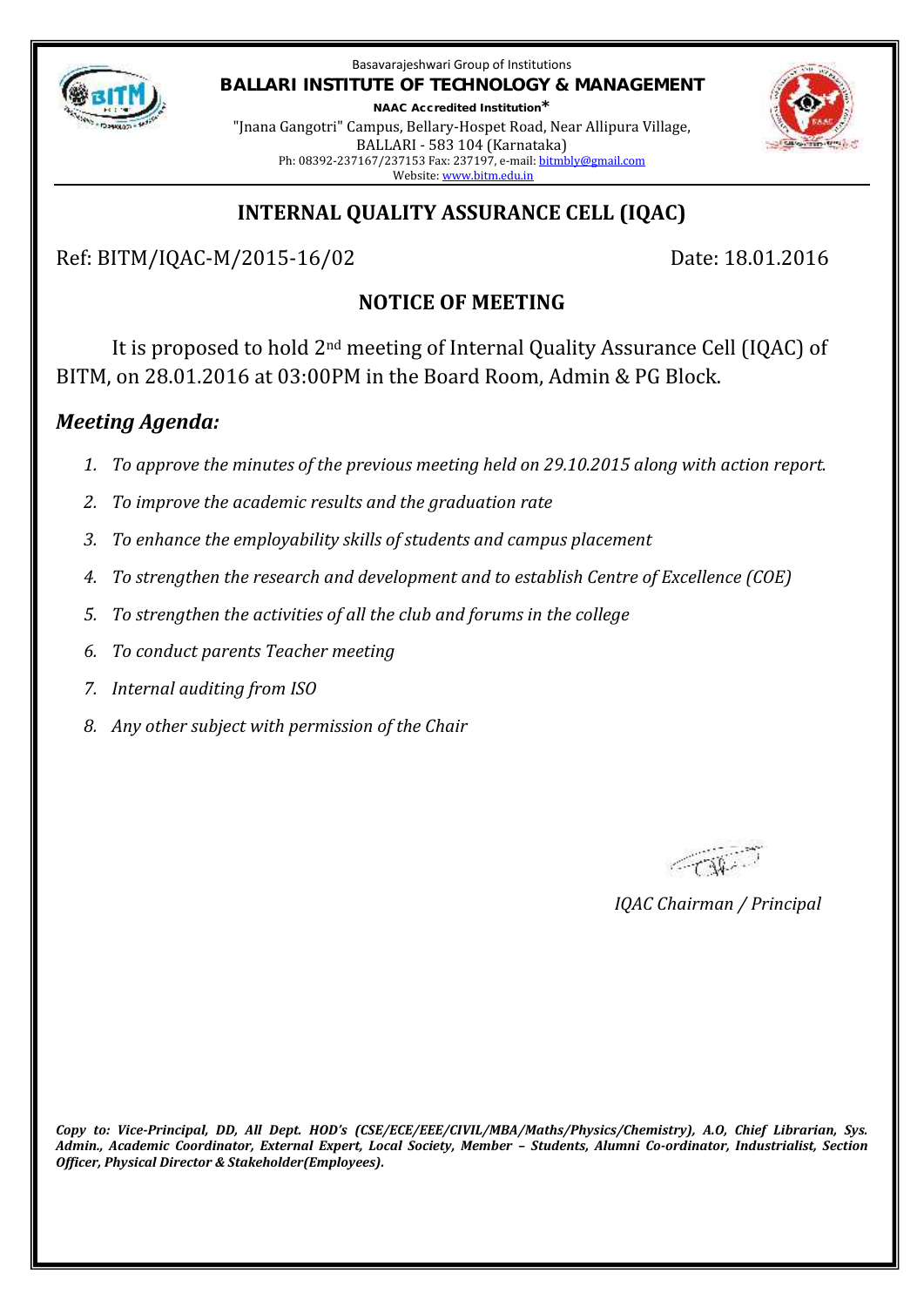

#### Basavarajeshwari Group of Institutions **BALLARI INSTITUTE OF TECHNOLOGY & MANAGEMENT NAAC Accredited Institution\*** "Jnana Gangotri" Campus, Bellary-Hospet Road, Near Allipura Village, BALLARI - 583 104 (Karnataka) Ph: 08392-237167/237153 Fax: 237197, e-mail: bitmbly@gmail.com



Website: www.bitm.edu.in

#### **Proceedings of the 2nd Internal Quality Assurance Cell(IQAC) committee meeting held on 28.01.2016 at 03:00PM in the Board Room, Admin & PG Block, @ BITM – Ballari**

### **Members Present:**

| S.No             | Name                                                   | Designation             |
|------------------|--------------------------------------------------------|-------------------------|
| 1                | Dr. V. C. Patil - Principal                            | Chairman                |
| $\overline{2}$   | Prof. Prithviraj. Y. J - Deputy Director               | <b>Managing Trustee</b> |
| 3                | Dr. R. N. Kulkarni - HOD-CSE                           | Member                  |
| 4                | Dr. U. Eranna - HOD-ECE                                | Member                  |
| $\overline{5}$   | Dr. B. S. Khened - HOD-EEE                             | Member                  |
| 6                | Dr. Yadavalli Basavaraj - HOD-ME                       | Member                  |
|                  | Dr. H. Mahabaleswara - HOD-Civil                       | Member                  |
| 8                | Mr. Nagesh - Industrialist                             | Member                  |
| $\overline{9}$   | Mr. L. Raghunath - Section Officer                     | Member                  |
| 10               | Mr. Ashok Bhupal - Physical Director                   | Member                  |
| 11               | Dr. K. S. R. Sridhar - Vice-Principal, HOD-Mathematics | Member                  |
| 12               | Dr. T. Machappa - HOD-Physics                          | Member                  |
| 13               | Dr. Suresh - HOD-Chemistry                             | Member                  |
| 14               | Mr. P. Amareshayya - Administrative Officer            | Member                  |
| 15               | Mr. Jaffar Basha - Chief Librarian                     | Member                  |
| 16               | Mr. Anand Krishna Murthy - System Admin.               | Member                  |
| 17               | Prof. Phani Ram Prasad - Academic Co-ordinator         | Member                  |
| 18               | Dr. Mohan Kumar - Member                               | <b>External Expert</b>  |
| 19               | Dr. K. H. Harikumar - Member                           | <b>Local Society</b>    |
| 20               | Mr. Mallikarjuna A - Co-ordinator                      | Alumni                  |
| 21               | Ms. Harika - Student                                   | Member                  |
| 22               | Mr. Tanveer Ahmed - Student                            | Member                  |
| 23               | Dr. N. Gururaj - Coordinator                           | <b>Member Secretary</b> |
| Leave of Absence |                                                        |                         |
|                  | Dr. G. P. Dinesh - DEAN - MBA                          | Member                  |
| $\overline{2}$   | Mr. Badrinath Deshpande - Stakeholder                  | Member                  |

The following were discussed in the meeting:

#### **1.** *To approve the minutes of the previous meeting held on 29.10.2015 along with action report*

Members unanimously approved the previous minutes of the IQAC meeting held on 29.10.2015.

## *2. To improve the academic results and the graduation rate*

Members further discussed to improve the results which was reviewed in the previous meeting and the effective steps taken on the above subject. HOD's informed the remedial arrangements are in place and we expect the better performance of the results in the coming examinations, which can improve the Graduation Rate.

## **3.** *To enhance the employability skills of students and campus placement*

Members in depth discussed regarding the employability skill and it was opinion by the members that the students need communication skills and technical capability and skill training beyond syllabus to achieve program objects and CO's. For this, HOD's informed that